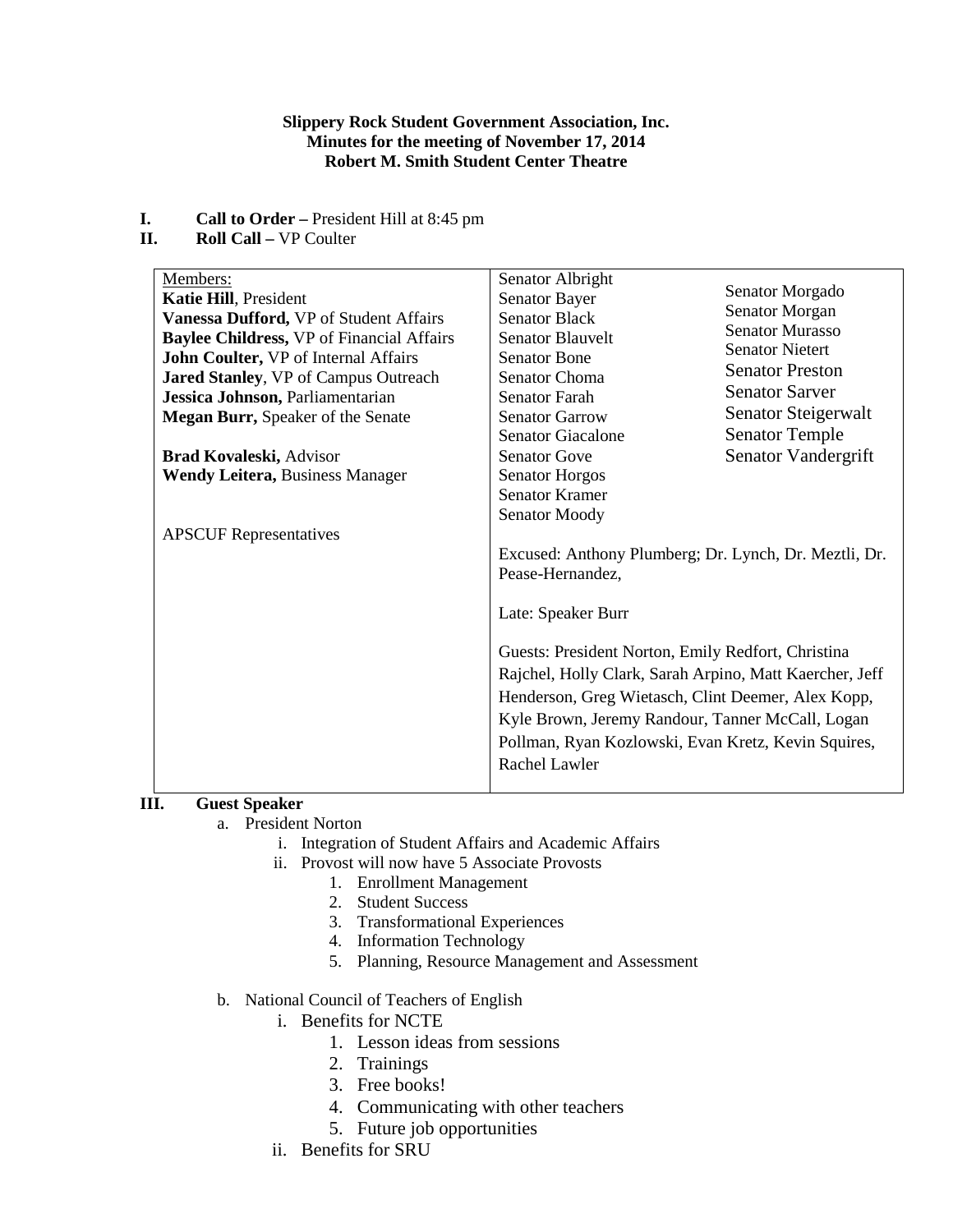- 1. Student presentation at a state conference
- 2. Slippery Rock was well represented on both Friday and  $Saturday = we$  are an involved college that offers students many opportunities
- c. Pre-service Mathematics Teachers
	- i. Presented some items they got from the conference
	- ii. Talked about their experiences at the conference

## **IV. Old Business**-none

## **V. New Business**

**Motion # 1 -** That SRSGA approves the minutes from the meeting on October 20, 2014. Sarver/Steigerwalt **Motion Passes**

**Motion # 2 -** That SRSGA approves the minutes from the meeting on November 3, 2014. Bayer/Nietert **Motion Passes**

**Motion # 3 -** That SRSGA approve the new initiative of \$195.00 for the SRU Competitive Bass Anglers. Albright/Murasso -Showing support and appreciation for the new initiatives -This will help everyone get involved with the growth of the club -This money will go for advertisement triangles and community ads for an expo -Last year there were 35 vendors

# **Motion Passes**

**Motion #4 -** That SRSGA approve the new initiative of \$ 2,050.00 for the SRU Competitive Bass Anglers. Temple/Black -First of 3 qualifying to fish in the northern regional tournament -Placed  $7<sup>th</sup>$  in the national championship -5 fish limit and a minimum length of each fish **Motion Passes**

**Motion #5 -** That SRSGA approve the new initiative of \$3,167.00 for the SRU Competitive Bass Anglers. Choma/Sarver -First year of FLW open to all colleges and universities nationally -Money is for 5 people, if more can join we will divide the money up **Motion Passes**

Motion #6 - That SRSGA opens and elects Rachel Lawler as a freshman senator. Murasso/Temple -Rachel Lawler-part of House Council; ATA – Homecoming float; Be the match; -Came to campus crawl 3 words: Organized, punctual, and committed **Motion Passes-Rachel Lawler is elected**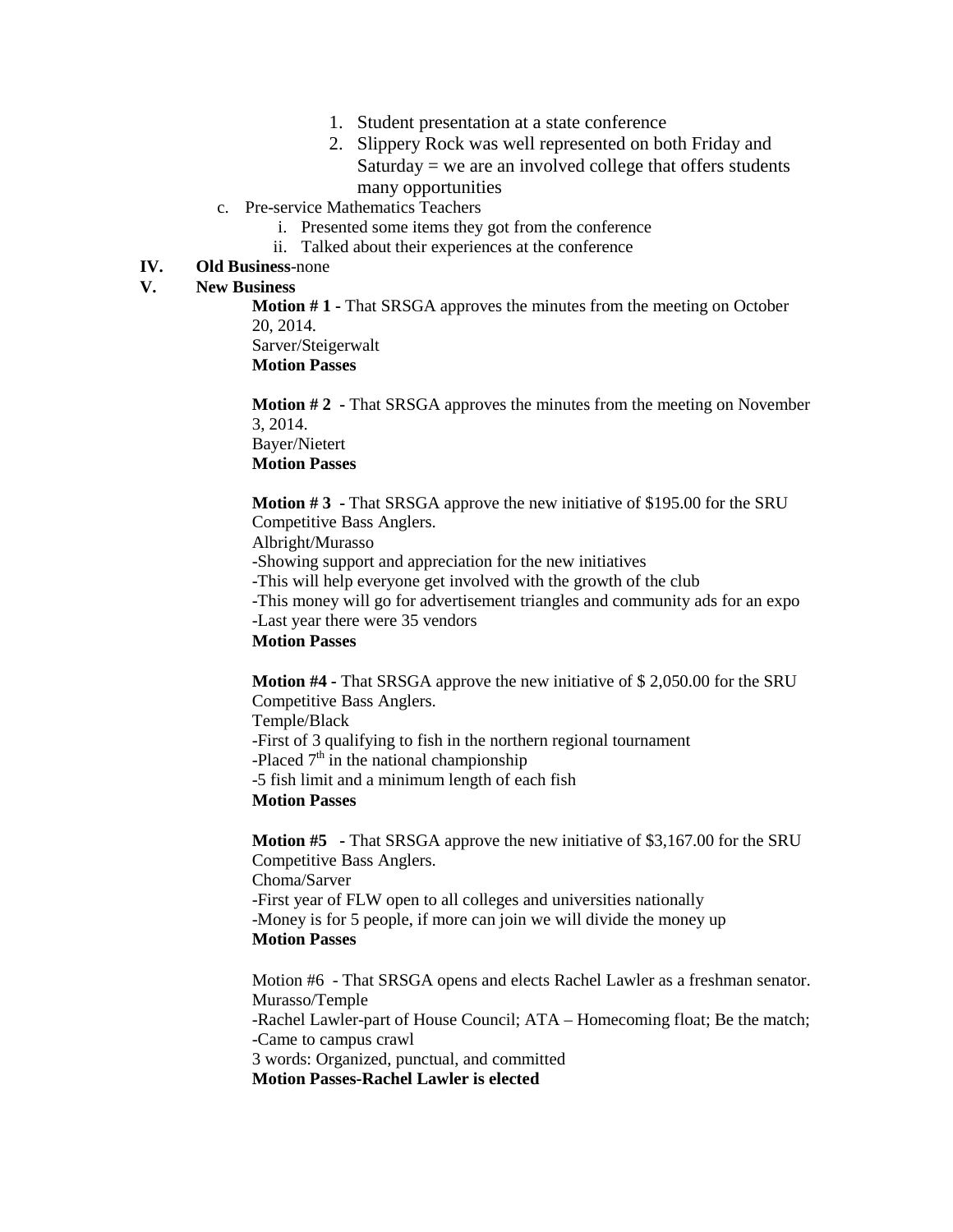**Motion #7 -** That SRSGA opens elections for Speaker of the Senate. The individual that receives the most votes will be elected tonight and sworn in as the Speaker of the Senate in January 2015 when he/she will assume the position. Morgado/Albright

### **-Candidate Bre Bayer**

-How do you plan on balancing this position along with all of your other responsibilities on campus?

-16 credits next semester and has history of balancing positions

-Can you tell us one strength and one weakness of yourself in a professional setting?

-Strength: Communication

-Weakness: Delegation, likes to take on things by herself

#### **-Candidate Jess Horgos**

-How do you plan on balancing this position along with all of your other responsibilities on campus?

-Stepped down from Res Life duties, only focused on class

-Can you tell us one strength and one weakness of yourself in a professional setting?

-Strength: Organization

-Weakness: Anxiety, panics with too much and loses organization

#### **-Candidate Cody Moody**

-How do you plan on balancing this position along with all of your other responsibilities on campus?

-Procrastinates homework and already has a lot of time dedicated to SGA

-Can you tell us one strength and one weakness of yourself in a professional setting?

-Strength: Extremely dedicated, does whatever he can for the task at hand -Weakness: Organization

#### **-Candidate Logan Steigerwalt**

-How do you plan on balancing this position along with all of your other responsibilities on campus?

-Prioritize, but he has an open schedule

-Can you tell us one strength and one weakness of yourself in a professional setting?

-Strength: Strategic

-Weakness: Sometimes doesn't speak his mind

| <b>Roll Call Vote</b> | <b>Bre</b>       | <b>Jess</b> | Logan | Cody |
|-----------------------|------------------|-------------|-------|------|
| <b>VP</b> Dufford     |                  | X           |       |      |
| <b>VP Childress</b>   |                  |             | X     |      |
| <b>VP</b> Coulter     |                  |             | X     |      |
| <b>VP</b> Stanley     |                  |             | X     |      |
| Speaker Burr          |                  | X           |       |      |
| Senator Albright      |                  |             | X     |      |
| Senator Bayer         | <b>ABSTAINED</b> |             |       |      |
| <b>Senator Black</b>  |                  |             | X     |      |
| Senator Blauvelt      |                  |             |       | X    |
| <b>Senator Bone</b>   |                  |             | X     |      |
| <b>Senator Choma</b>  |                  |             | X     |      |
| <b>Senator Farah</b>  |                  |             |       | X    |
| <b>Senator Garrow</b> |                  |             | X     |      |
| Senator Giacalone     |                  |             | X     |      |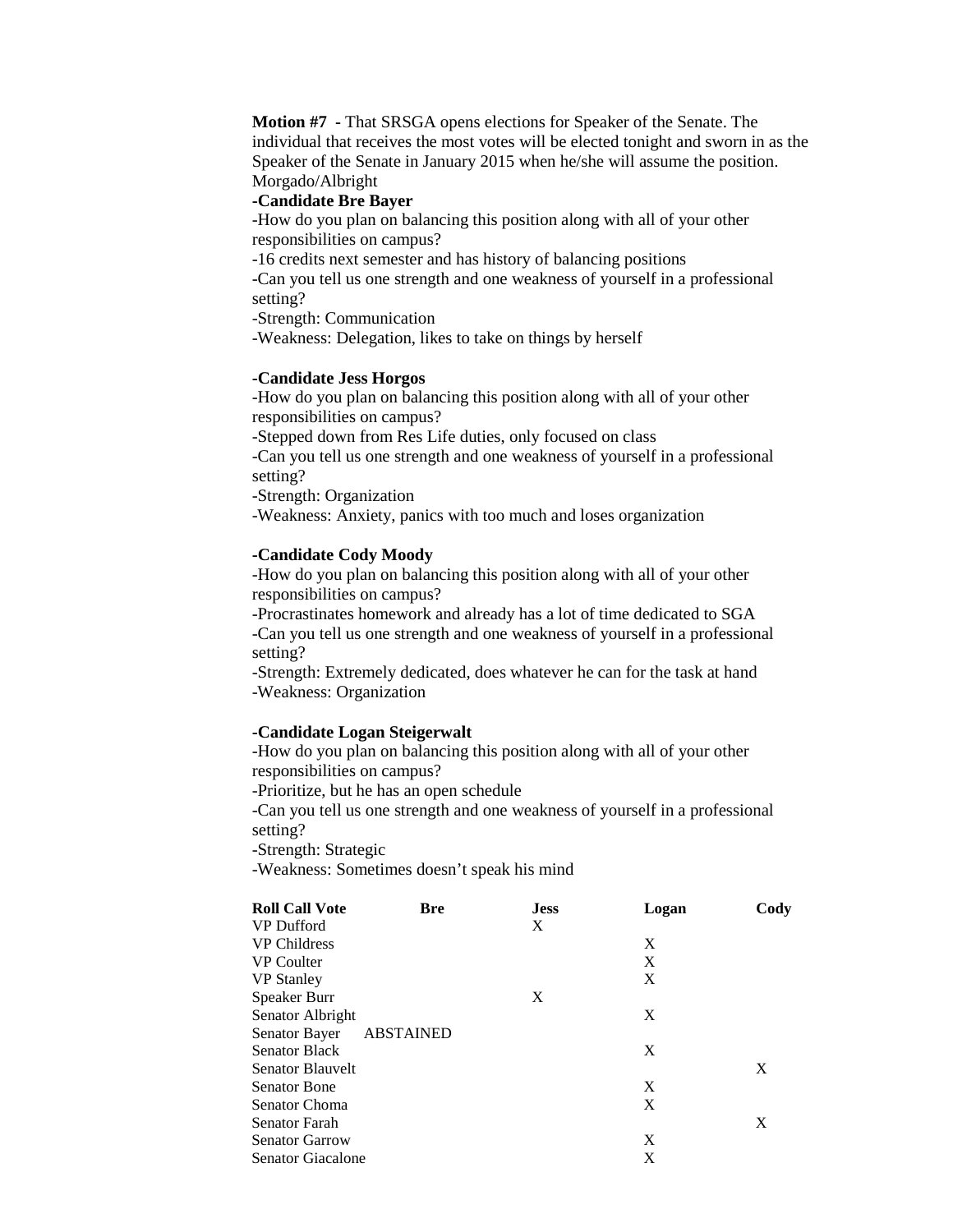| <b>Senator Gove</b>                               | X |   |
|---------------------------------------------------|---|---|
| Senator Horgos ABSTAINED                          |   |   |
| <b>Senator Kramer</b>                             | X |   |
| Senator Lawler                                    | X |   |
| Senator Moody ABSTAINED                           |   |   |
| Senator Morgado                                   | X |   |
| Senator Morgan                                    | X |   |
| <b>Senator Murasso</b>                            | X |   |
| <b>Senator Nietert</b>                            |   | X |
| <b>Senator Preston</b>                            |   | X |
| <b>Senator Sarver</b>                             | X |   |
| Senator Steigerwalt ABSTAINED                     |   |   |
| Senator Temple                                    | X |   |
| Senator Vandergrift                               | X |   |
| <b>Motion Passes-Logan Steigerwalt is elected</b> |   |   |

**Motion #** 8 - That SRSGA elects Jenna Temple and Sarah Arpino as the student members for the SRSGA Board of Directors at the recommendation of the Search Committee. Morgado/Blauvelt Black motions to table, Moody seconds **Motion tabled with no votes from Morgado, Dufford, and Coulter**

### **VI. Open Forum**

#### **VII. Officer's Reports**

#### **President Hill**

- "Liter" of the Week Kaci Vandergrift
- Safety Forum
- $\blacksquare$  Dine with the Directors
- Open Forum with Administration

Everyone write down your question for the box

### **VP Coulter**

Thanksgiving Dinner

Ethics Statement Draft will be finalized at informal Hopefully approved next formal

Rising Star is in the planning phase

Optional Secret Santa Sign ups all week Names passed out at informal Gifts given at next formal

Committee is now at 8pm on Monday nights

## **VP Dufford**

Rock Repair – Student led computer repair group setting to serve students for free Campus Crawl – Thank you to everyone who came out

#### **VP Stanley**